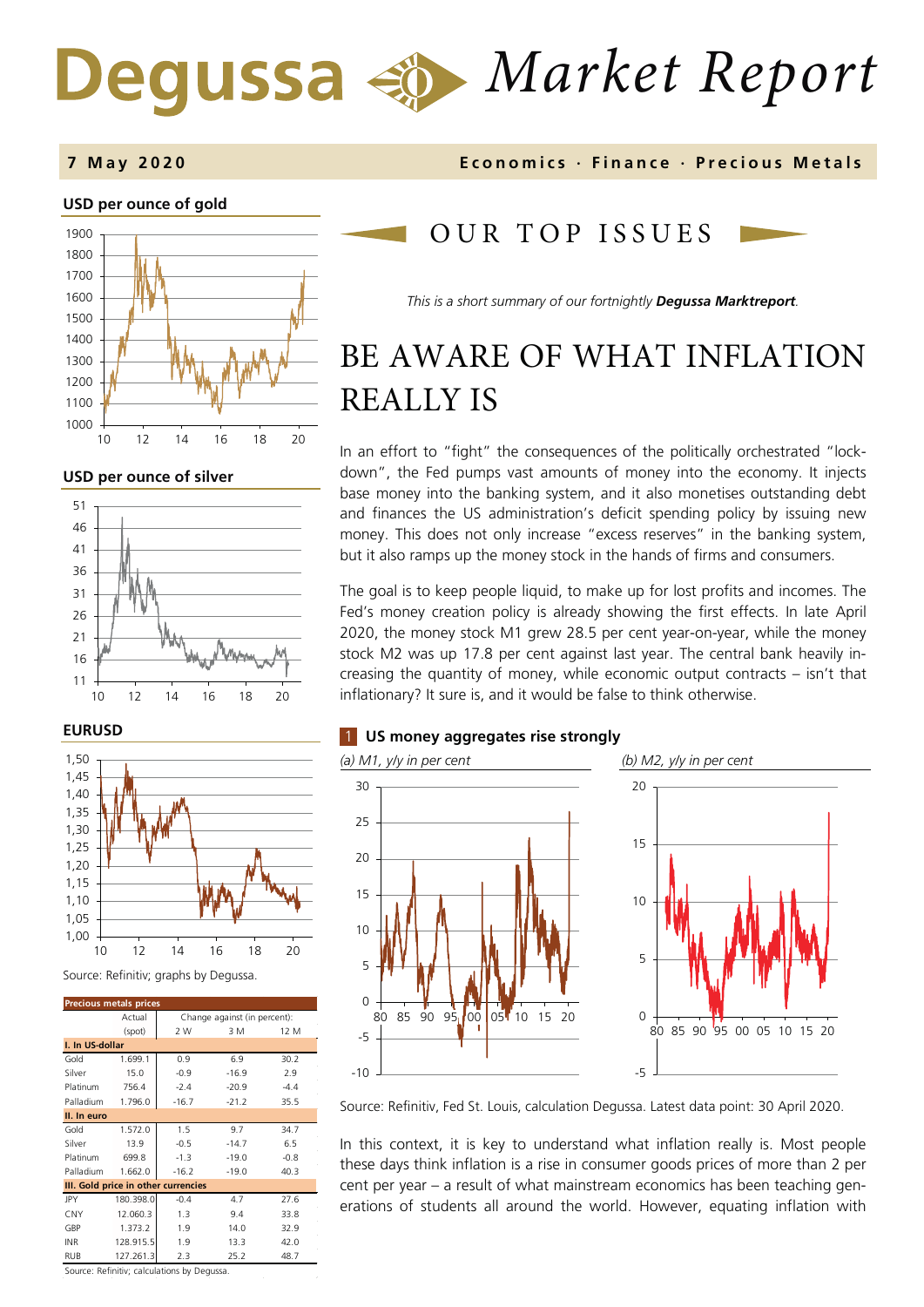

**Precious metal prices (USD/oz) in the last 4 years**

Source: Refinitiv; graphs by Degussa.

changes in consumer goods prices is inadequate and highly deceptive for various reasons.

Inflation of consumer goods prices ignores the price inflation of many other goods such as – most notably – assets. If and when the prices of, say, stocks, bonds, and real estate go up, and if and when these price increases are not accompanied by the decline of other goods prices, the purchasing power of money falls. This is what happened in the last decades: Consumer goods prices have remained relatively tame, while asset prices inflated.

Those holding assets were on the winning side when the prices rose, while those holding money and fixed claims denominated in money lost out. The former got richer at the expense of the latter. This became possible as central banks, in close cooperation with commercial banks, were allowed a monetary policy of churning out ever-greater amounts of credit and money, provided at ever-lower interest rates.

The economic truth is that it is the increase in the quantity of money that deserves to be termed inflation, while changes in goods prices are just a possible symptom of an increase in the quantity of money. What an increase in the quantity of money really does is to bring about a redistribution of income and wealth among people. Some will gain at the expense of others. And this does not even have to go hand in hand with goods price increases!

Consider the following case in which the economy contracts heavily. As demand falls, goods prices are under downward pressure. In an effort to prevent prices from falling, the central bank increases the quantity of money in the hands of firms and consumers. Let us assume it succeeds in returning demand towards its original level with goods prices remaining unchanged. At first glance, it appears that there is no inflationary impact – as prices have remained constant.

However, what has happened here is that the increase in the money supply kept the prices of goods from falling. As a result, it benefits the owners of goods who are protected from losses in the form of declining goods prices. This is detrimental for everyone who wishes to buy goods, the holders of money, as they are stripped off the opportunity to purchase goods at a lower price. But that's not all.

Not all people will, at the same time, obtain an equal share in the increased quantity of money. In fact, some will get more than others. The former are the beneficiaries; the latter miss out. Under the current circumstances, big banks and companies and other financial intermediaries (hedge funds, insurance companies etc.) receive big money, while at the same time, small businesses and employees are fobbed off with a much smaller amount of money.

What is more, some get the new money earlier than others. The first receivers of the new money are the winners: They can purchase goods at current prices. As the new money moves from hand to hand, thereby increasing goods prices, the late receivers are the losers of the game: They can only purchase goods at higher prices. That said, a policy of expanding the quantity of money undeniably causes income and wealth inequality.

In the current environment, there is mass unemployment in the US, which should put wages under downward pressure. What is more, commodity prices have fallen sharply, in particular oil prices, dampening measures of consumer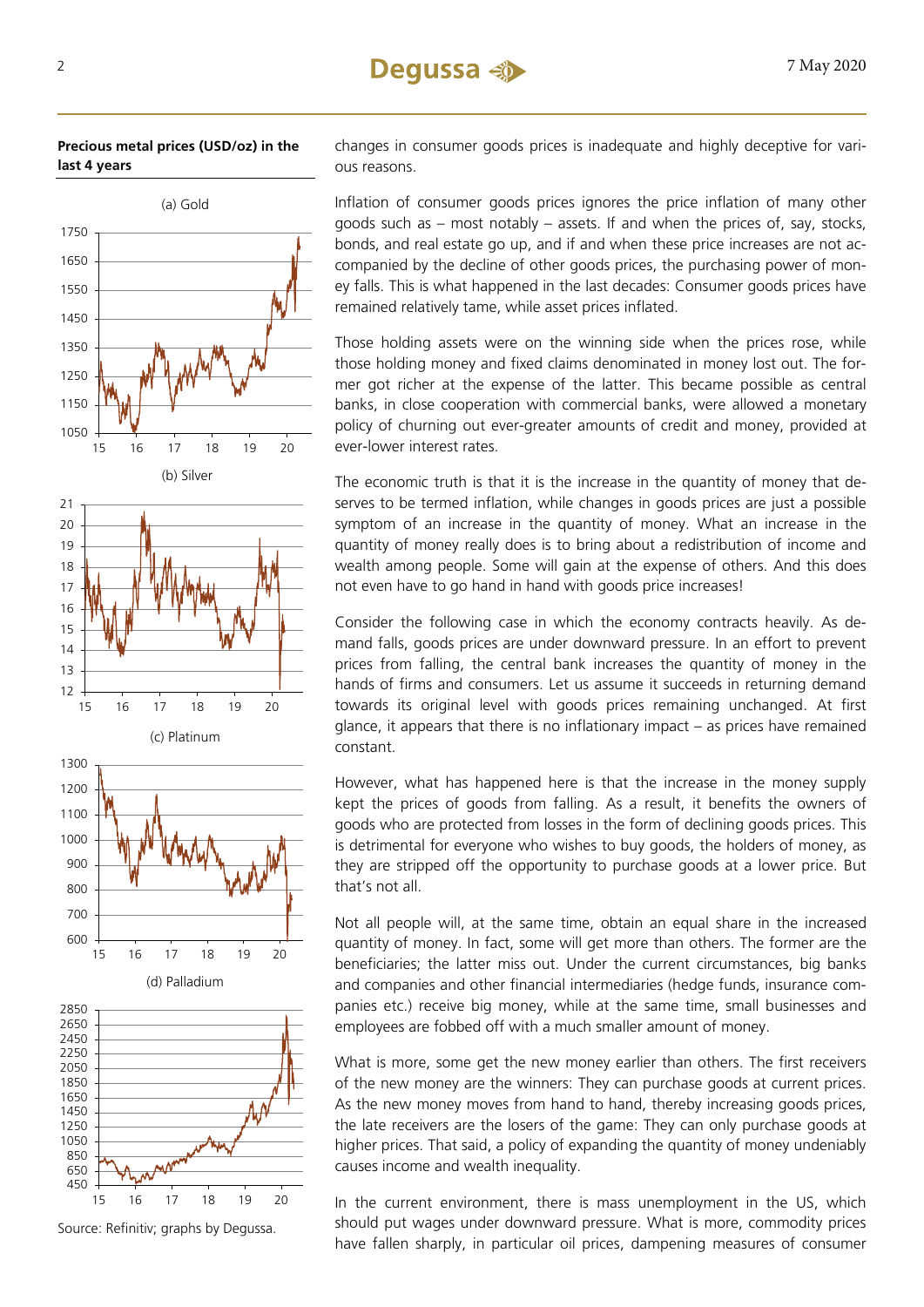goods price inflation. However, the quantity of money has increased sharply, largely due to the fact that the Fed is effectively sending newly created money to bank-held deposits.

This development is accompanied by all the effects outlined earlier – no doubt about that. An interesting question is, however, whether or not goods prices will increase. Of course, if we assume that firms and consumers will hold on to their new money balances rather than spending them (meaning a decline in the velocity of money), price inflation may not occur, and even goods price deflation might be the result.

However, for many people the new money compensates for lost wage income, and so the likelihood that the new money will be spent on food, clothes, etc. is relatively high. In other words, the new money is likely to find its way into the demand for goods and services. In view of a reduced goods supply, there is good reason to fear that consumer goods price inflation is about to accelerate – despite the latest oil price crash.

All the more so if and when the lockdown comes to an end sooner rather than later, letting the economy to return to "normal". In such an environment the "monetary overhang" created by the increase in the quantity of money can almost definitely be expected to drive up consumer and producer goods prices – if and when firms and consumers return towards their original spending behaviour.



#### 2 **US monetary policy drives up the price of gold**

*Fed balance sheet (US\$ bn) and gold price (USD/oz)* 

One thing, however, appears to the very likely: That the Fed's monetary expansion will drive up asset prices: the prices for stocks, real estate, etc. The latest co-movement of the Fed's balance sheet expansion and the S&P 500 stock market index suggests exactly that: The inflation policy is alive and kicking, as created by the Fed in the past. This time, however, to an unprecedented extent.

The lesson to learn for any investor is this: It is very likely that the US-dollar as well as all other unbacked paper currencies around the world will continue to suffer: The currencies' purchasing power is the first victim of central banks' "rescue policies". The debasement will come either through asset price inflation and/or consumer price inflation or a combination of both. As things stand, it is difficult to imagine that this scenario will not occur.

Source: Refinitiv; graph by Degussa.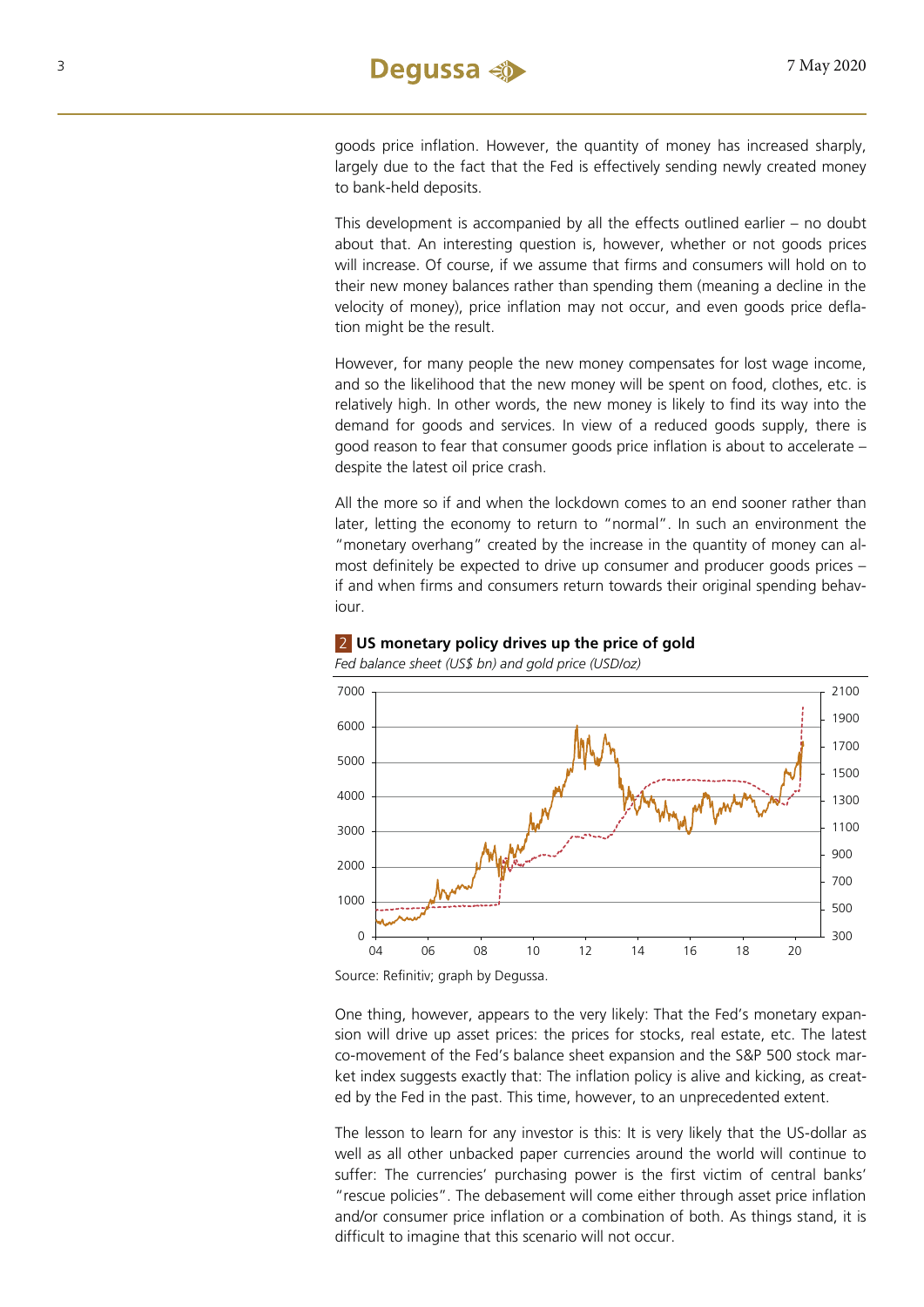## PRECIOUS METALS PRICES

**In US-Dollar per ounce**

|                                 | Gold        |              | <b>Silver</b> |              | Platinum    | Palladium    |               |              |  |
|---------------------------------|-------------|--------------|---------------|--------------|-------------|--------------|---------------|--------------|--|
| I. Actual                       | 1698.1      |              | 15.0          |              | 755.8       |              | 1791.1        |              |  |
| II. Gliding averages            |             |              |               |              |             |              |               |              |  |
| 10 days                         | 1708.4      |              | 15.1          |              | 766.9       |              | 1929.8        |              |  |
| 20 days                         | 1702.0      |              | 15.2          |              | 760.9       |              | 2030.5        |              |  |
| 50 days                         | 1641.3      |              | 15.1          |              |             | 764.9        |               | 2119.5       |  |
| 100 days                        | 1599.6      |              | 16.5          |              | 868.5       |              | 2185.0        |              |  |
| 200 days                        | 1545.4      |              | 17.0          |              | 884.8       |              | 1926.6        |              |  |
| III. Estimates, end 2020<br>(1) | 1695<br>0   |              | 25<br>65      |              | 1256<br>66  |              | 1536<br>$-14$ |              |  |
| <b>Band width</b>               | Low<br>1459 | High<br>1931 | Low<br>19.8   | High<br>28.8 | Low<br>1020 | High<br>1492 | Low<br>1300   | High<br>1772 |  |
| (1)                             | $-14$       | 14           | 32            | 92           | 35          | 97           | $-27$         | $-1$         |  |
| V. Annual averages              |             |              |               |              |             |              |               |              |  |
| 2017                            | 1253        |              | 17.1          |              | 947         |              | 857           |              |  |
| 2018                            | 1268        |              | 15.8          |              | 880         |              | 1019          |              |  |
| 2019                            | 1382        |              | 16.1          |              | 862         |              | 1511          |              |  |

#### **In Euro per ounce**

|                                 | Gold<br><b>Silver</b> |        | Platinum |      | Palladium  |       |               |        |  |
|---------------------------------|-----------------------|--------|----------|------|------------|-------|---------------|--------|--|
| I. Actual                       | 1571.6                |        | 13.9     |      | 699.5      |       | 1657.7        |        |  |
| II. Gliding averages            |                       |        |          |      |            |       |               |        |  |
| 10 days                         |                       | 1571.5 |          | 13.9 |            | 705.5 |               | 1775.2 |  |
| 20 days                         |                       | 1563.6 | 14.0     |      | 699.0      |       | 1865.2        |        |  |
| 50 days                         |                       | 1498.5 |          | 13.8 |            | 697.8 |               | 1933.1 |  |
| 100 days                        |                       | 1455.1 | 15.0     |      | 789.2      |       | 1987.0        |        |  |
| 200 days                        | 1401.4                |        | 15.4     |      | 801.9      |       | 1747.4        |        |  |
| III. Estimates, end 2020<br>(1) | 1580<br>1             |        | 23<br>67 |      | 1170<br>67 |       | 1430<br>$-14$ |        |  |
| <b>Band width</b>               | Low                   | High   | Low      | High | Low        | High  | Low           | High   |  |
|                                 | 1360                  | 1800   | 18.6     | 27.0 | 950        | 1390  | 1210          | 1650   |  |
| (1)                             | $-13$                 | 15     | 34       | 94   | 36         | 99    | $-27$         | 0      |  |
| V. Annual averages              |                       |        |          |      |            |       |               |        |  |
| 2017                            | 1116                  |        | 15       |      | 844        |       | 760           |        |  |
| 2018                            | 1072                  |        | 13       |      | 743        |       | 863           |        |  |
| 2019                            | 1235                  |        | 14       |      | 770        |       | 1350          |        |  |

Source: Thomson Financial; calculations and estimates Degussa. Numbers are rounded.

 $(1)$  On the basis of actual prices.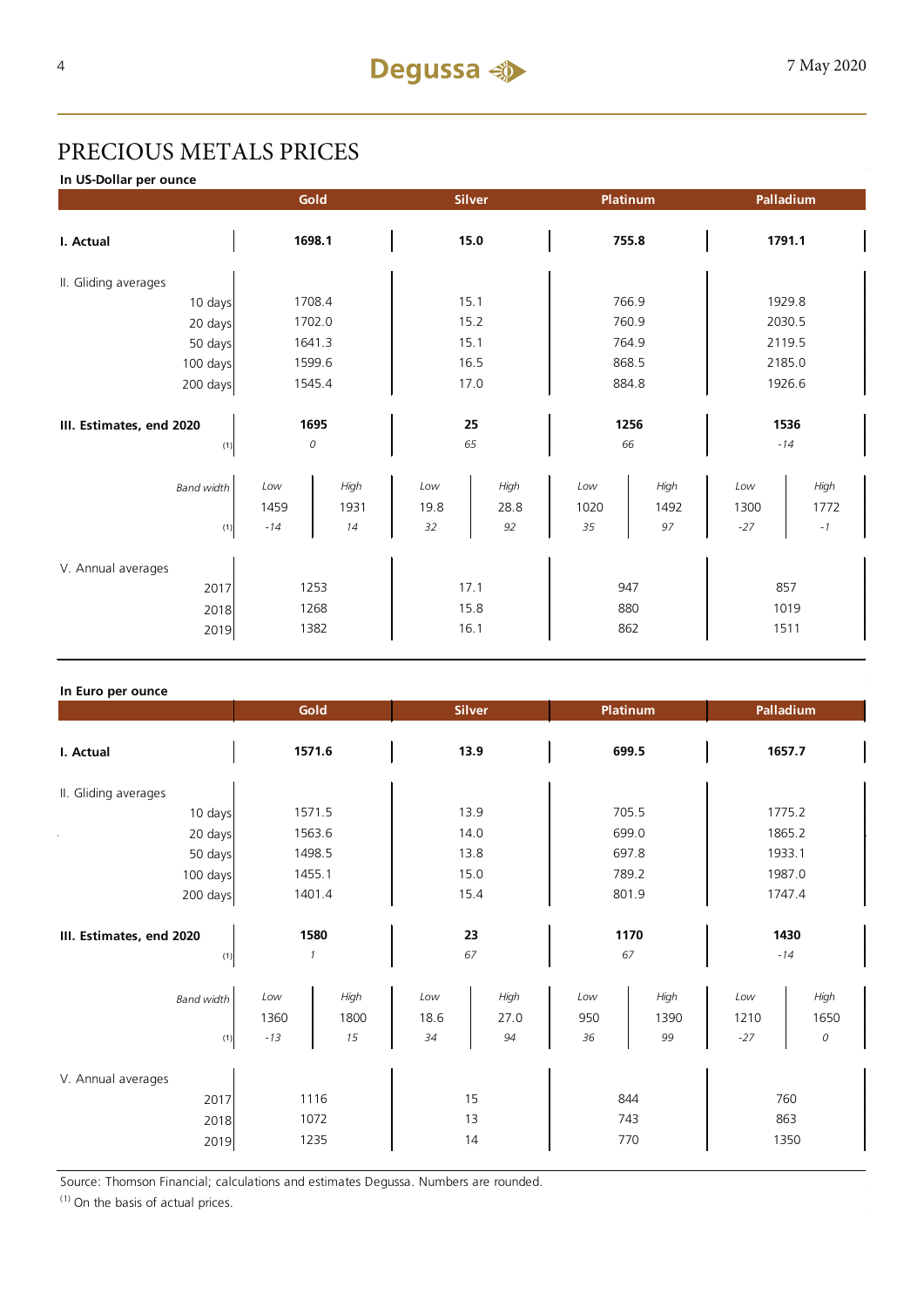## BITCOIN, PERFORMANCE OF VARIOUS ASSET CLASSES

#### **Bitcoin in US dollars**



Source: Refinitiv; graph by Degussa.

#### **Performance of stocks, commodities, FX and bonds**

(a) In national currencies (b) In euro



|                             | $-100 - 80 - 60 - 40 - 20$ | $\overline{0}$ | 20   | 40 60 |  |
|-----------------------------|----------------------------|----------------|------|-------|--|
| S&P 500                     |                            | $-7,6$         |      |       |  |
| Nasdag                      |                            |                |      |       |  |
| Euro STOXX 50               | $-16,8$                    | 1,8            |      |       |  |
| <b>FTSE 100</b>             | $-25,4$                    |                |      |       |  |
| <b>DAX</b>                  |                            | $-19,2$        |      |       |  |
| Swiss MI                    |                            | $-6,8$         |      |       |  |
| Nikkei                      |                            | $-10,5$        |      |       |  |
| Hang Seng                   |                            | $-12,6$        |      |       |  |
| Bovespa                     | $-66,6$                    |                |      |       |  |
| Russia                      | $-29,6$                    |                |      |       |  |
| <b>CRB</b> Index            | $-30,8$                    |                |      |       |  |
| Gold                        |                            |                | 15,7 |       |  |
| Silver                      |                            | $-12,2$        |      |       |  |
| Crude oil                   | $-38,6$                    |                |      |       |  |
| <b>EURUSD</b>               |                            | $-3,6$         |      |       |  |
| <b>EURJPY</b>               |                            | $-5,8$         |      |       |  |
| <b>EURGBP</b>               |                            |                | 3,3  |       |  |
| <b>EURCHF</b>               |                            | $-3,0$         |      |       |  |
| <b>USDCAD</b>               |                            |                | 8,6  |       |  |
| <b>USDGBP</b>               |                            | $-6,7$         |      |       |  |
| <b>USDJPY</b>               |                            | $-2,3$         |      |       |  |
| US gov't bond 7 - 10 yrs    |                            |                | 14,4 |       |  |
| US gov't bond 1 - 3 yrs     |                            |                | 6, 5 |       |  |
| Euro gov't bond 7 - 10 yrs  |                            |                | 2,1  |       |  |
| Euro gov't bond 1 - 3 yrs   |                            |                | 0,2  |       |  |
| UK gov't bond 7 - 10 yrs    |                            |                | 0,4  |       |  |
| UK gov't bond 1 - 3 yrs     |                            | $-2,5$         |      |       |  |
| Japan gov't bond 7 - 10 yrs |                            |                | 2,5  |       |  |
| Japan gov't bond 1 - 3 yrs  |                            |                | 2,3  |       |  |

Source: Refinitiv; calculations by Degussa.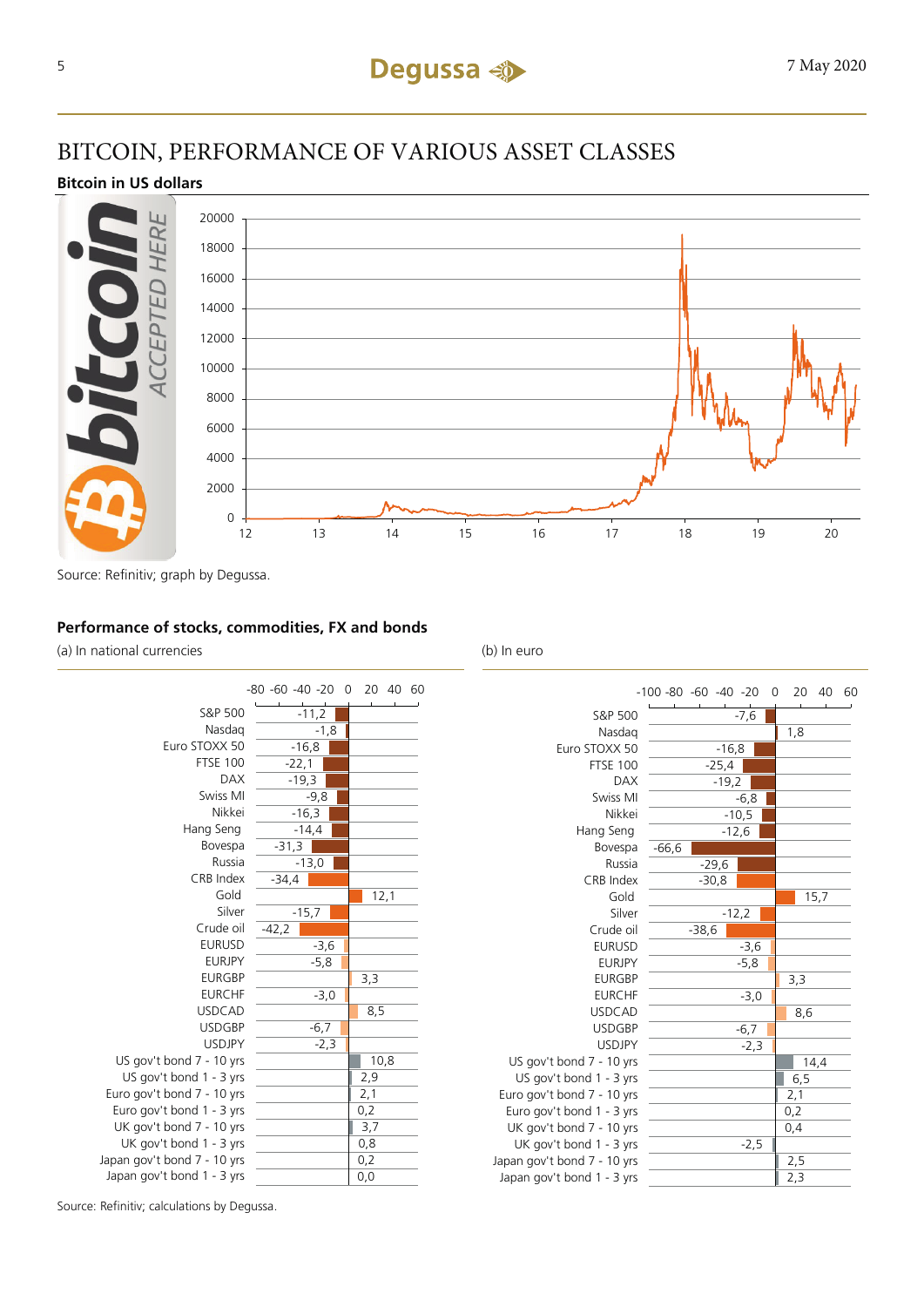### **Articles in earlier issues of the** *Degussa Market Report*

| <i><b>Issue</b></i> | Content                                                                                              |
|---------------------|------------------------------------------------------------------------------------------------------|
| 7 May 2020          | Be Aware of What Inflation Really Is                                                                 |
| 23 April 2020       | The Undesirable Effects of the Corona-Virus Relief Package                                           |
| 9 April 2020        | The Boom And Bust Theory That Does Not Crash                                                         |
| 26 March 2020       | With Mega Bail Outs, Governments Are The Big Winners                                                 |
| 12 March 2020       | The Truth About Money - Past, Present, Future                                                        |
| 27 February 2020    | Inflation Policy And Its Supporters                                                                  |
| 13 February 2020    | Gold-ETFs Versus Physical Gold: Difference Matters                                                   |
| 30 January 2020     | Do Not Think The Era Of Boom And Bust Has Ended                                                      |
| 23 January 2020     | Bull Markets, No Bubble Markets: Gold And Silver In 2020                                             |
| 19 December 2019    | The Inflation Sham                                                                                   |
| 5 December 2019     | Why the Feared Crash Keeps Us Waiting                                                                |
| 21 November 2019    | Asset Price Inflation and the Price of Gold                                                          |
| 7 November 2019     | <b>ETFs Drive Gold Demand</b>                                                                        |
| 24 October 2019     | The Inflationary Supply Of Unbacked US Dollars And The Price Of Gold                                 |
| 10 October 2019     | Let's Get Physical With Gold And Silver                                                              |
| 26 September 2019   | The US Dollar Beast                                                                                  |
| 12 September 2019   | The Inflationary Tide That Lifts all Boats but One                                                   |
| 29 August 2019      | The Disaster of Negative Interest Rate Policy                                                        |
| 15 August 2019      | The Gold Bull Market Is Back                                                                         |
| 1 August 2019       | Gold And Silver Prices - Get Going!                                                                  |
| 19 July 2019        | Facebook's Fake Money                                                                                |
| 4 July 2019         | It Looks Like A Gold Bull Market, It Feels Like A Gold Bull Market - Maybe It Is A Gold Bull Market? |
| 19 June 2019        | Good Money, Bad Money-And How Bitcoin Fits In                                                        |
| 6 June 2019         | Gold Outshines The US Dollar                                                                         |
| 23 May 2019         | The Boom That Will Have It Coming                                                                    |
| 9 May 2019          | The Crusade Against Risk                                                                             |
| 25 April 2019       | A Sound Investment Rationale for Gold                                                                |
| 11 April 2019       | Be Prepared For All Possibilities. The Case For Gold                                                 |
| 28 March 2019       | Sword of Damocles Over Asset Prices                                                                  |
| 14 March 2019       | The Big Central Banks Increase the Case for Gold                                                     |
| 28 February 2019    | The Fed Takes Full Control of the Bond Market - And Raises The Value of Gold                         |
| 14 February 2019    | Everything You Always Wanted to Know About Karl Marx and Central Banking (*But Were Afraid To Ask)   |
| 1 February 2019     | Pay Attention, Gold Investor: 'This Time is not Different'                                           |
| 17 January 2019     | US Interest Rate Down, Price of Gold up                                                              |
| 20 December 2018    | Gold Money in a Digitalised World Economy                                                            |
| 10 December 2018    | The Fed Supports Gold                                                                                |
| 23 November 2018    | The Fed Is Not Our Saviour                                                                           |
| 9 November 2018     | The Missing Fear - And The Case For Gold                                                             |
| 26 October 2018     | President Trump is right: The Fed Is A Big Problem                                                   |
|                     | The Deques Marktropert (German) and the Deques Market Pepert (English) are available at:             |

The Degussa Marktreport (German) and the Degussa Market Report (English) are available at: **www.degussa-goldhandel.de/marktreport**